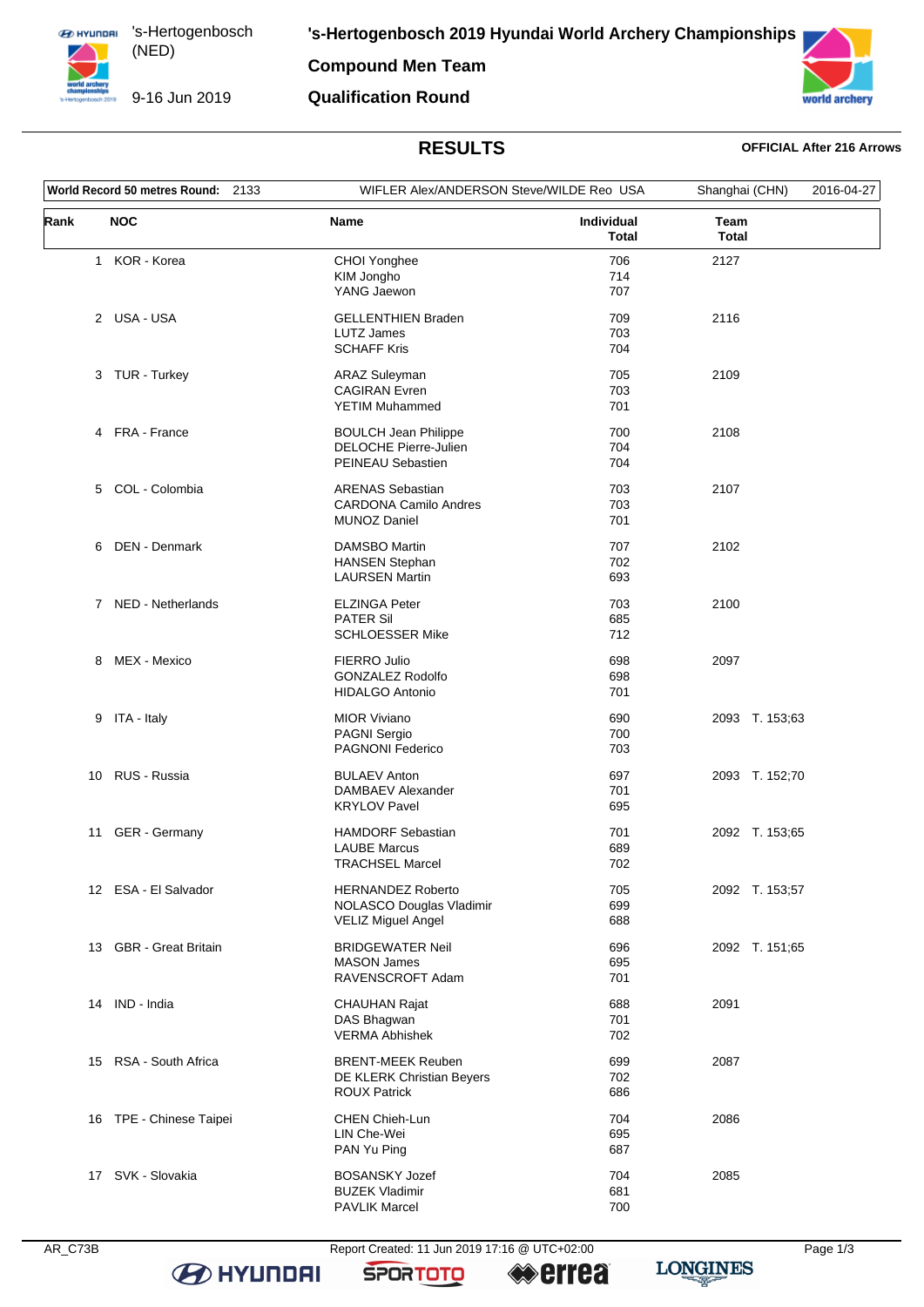**ED HYUNDRI** 's-Hertogenbosch (NED) 

**Compound Men Team**

### 9-16 Jun 2019 **Qualification Round**



# **RESULTS OFFICIAL After 216 Arrows**

| World Record 50 metres Round: 2133 |                         | WIFLER Alex/ANDERSON Steve/WILDE Reo USA                                                     |                            | Shanghai (CHN)       | 2016-04-27 |
|------------------------------------|-------------------------|----------------------------------------------------------------------------------------------|----------------------------|----------------------|------------|
| Rank                               | <b>NOC</b>              | <b>Name</b>                                                                                  | Individual<br><b>Total</b> | Team<br><b>Total</b> |            |
|                                    | 18 AUT - Austria        | <b>MATZNER Michael</b><br><b>WIENER Nico</b><br><b>WIENER Wolfgang</b>                       | 688<br>703<br>692          | 2083                 |            |
| 19                                 | ESP - Spain             | CANALEJAS TEJERO Victor<br>LOPEZ Ramon<br>PEREZ GONZALEZ Jesus Jacinto                       | 703<br>691<br>687          | 2081                 |            |
|                                    | 20 AUS - Australia      | <b>COGHLAN Patrick</b><br><b>KUCHEL Andrew</b><br>OOSTHUIZEN Danie                           | 696<br>686<br>698          | 2080                 |            |
|                                    | 21 BEL - Belgium        | <b>FREDERICKX Brend</b><br><b>KOOLS Reginald</b><br>KOOLS Jonathan                           | 686<br>701<br>692          | 2079                 |            |
|                                    | 22 BRA - Brazil         | <b>ABREU Luccas</b><br>CONRADO BRASSAROTO Bruno<br>DE CASTRO GONÇALVES PEREIRA Thiago        | 685<br>693<br>700          | 2078                 |            |
|                                    | 23 SUI - Switzerland    | <b>BURRI Kevin</b><br><b>HAEFELFINGER Roman</b><br><b>HOFER Patrizio</b>                     | 689<br>692<br>695          | 2076 T. 142;75       |            |
|                                    | 24 NOR - Norway         | <b>AAMAAS Njaal</b><br><b>FAUGSTAD Anders</b><br><b>HAUGSETH Mads</b>                        | 694<br>693<br>689          | 2076 T. 138;58       |            |
|                                    | 25 CAN - Canada         | <b>NOTT Robert</b><br><b>TAYLOR Austin</b><br>VON RICHTER Brendan                            | 699<br>699<br>676          | 2074 T. 141;65       |            |
|                                    | 26 LUX - Luxembourg     | <b>BEGA Timo</b><br><b>HOCEVAR Arnaud</b><br><b>SEYWERT Gilles</b>                           | 683<br>687<br>704          | 2074 T. 140;61       |            |
|                                    | 27 INA - Indonesia      | <b>AKBAR Yoke Rizaldi</b><br><b>RINDARTO Muhamad Rindarto</b><br><b>WARDHANA Prima Wisnu</b> | 698<br>677<br>697          | 2072                 |            |
|                                    | 28 CZE - Czech Republic | PEROUTKA Ondrej<br><b>REITMEIER Filip</b><br><b>VANEK Martin</b>                             | 676<br>694<br>701          | 2071                 |            |
|                                    | 29 PUR - Puerto Rico    | ALVARADO Bryan<br><b>CRUZ Christian</b><br>PIZARRO Jean                                      | 693<br>668<br>708          | 2069                 |            |
|                                    | 30 SWE - Sweden         | <b>BORGSTROM Hampus</b><br>LIMÅS Joakim<br><b>STROMBERG Linus</b>                            | 695<br>691<br>682          | 2068                 |            |
| 31                                 | MAS - Malaysia          | JAFAR Syahrizan<br>MAZUKI Mohd Juwaidi<br>RUSLAN Zulfadhli                                   | 678<br>698<br>680          | 2056                 |            |
|                                    | 32 KAZ - Kazakhstan     | KARABAYEV Akbarali<br><b>KARABAYEV Rustam</b><br><b>KHRISTICH Sergey</b>                     | 687<br>679<br>688          | 2054                 |            |
| 33                                 | POL - Poland            | GORCZYCA Krzysztof<br>PRZYBYLSKI Lukasz<br>WOJTAS Jan                                        | 679<br>691<br>678          | 2048                 |            |
| 34                                 | NZL - New Zealand       | <b>BARCLAY Marcus</b><br>SHEERIN Dean<br>VAN TONDER Riku                                     | 676<br>677<br>693          | 2046                 |            |

**B** HYUNDAI

AR\_C73B Report Created: 11 Jun 2019 17:16 @ UTC+02:00 Page 2/3

**SPORTOTO** 

**errea** 



**LONGINES**